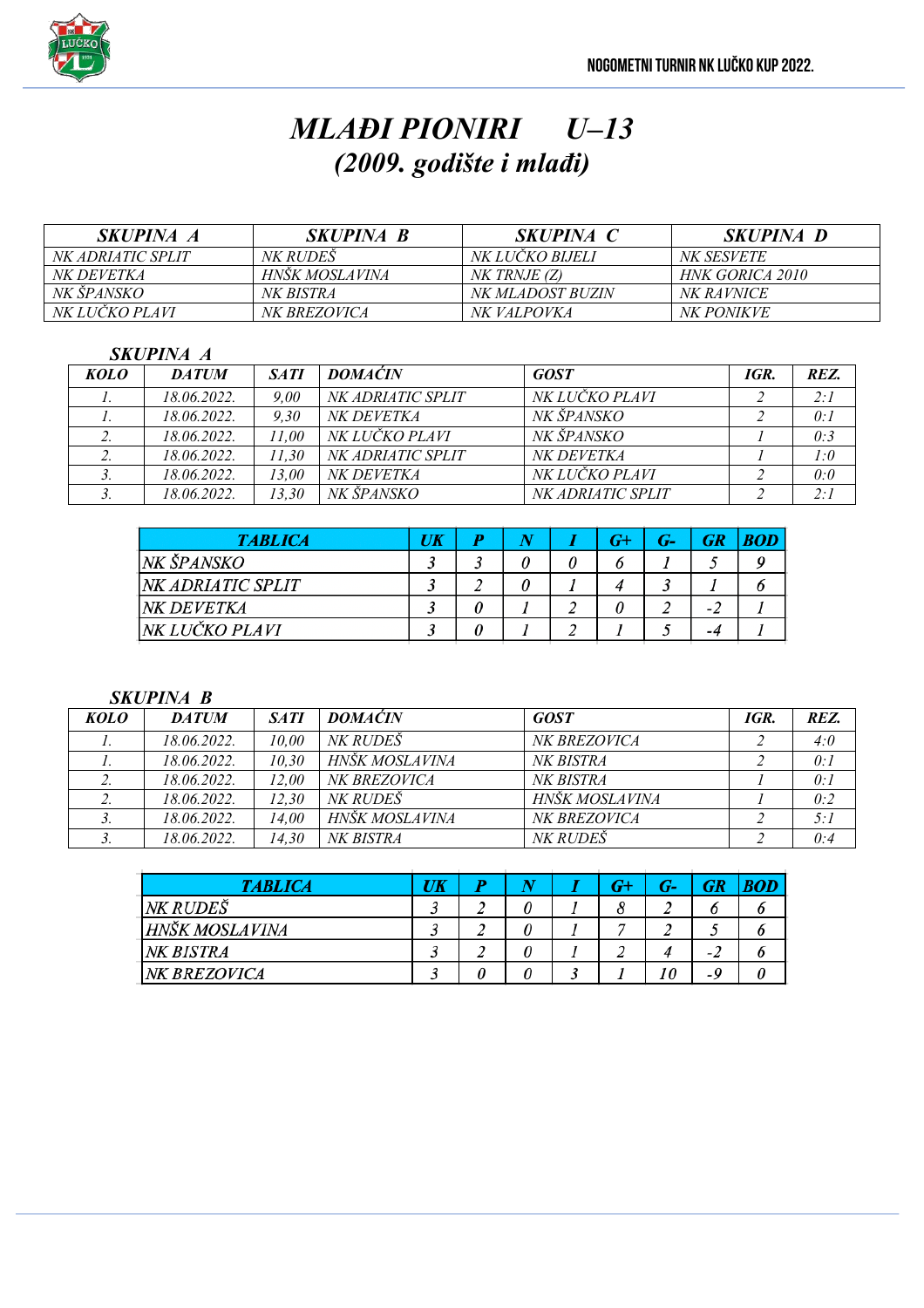#### *SKUPINA C*

| <b>KOLO</b> | <b>DATUM</b> | <b>SATI</b> | <b>DOMAĆIN</b>   | <b>GOST</b>      | IGR. | REZ. |
|-------------|--------------|-------------|------------------|------------------|------|------|
|             | 18.06.2022.  | 15.00       | NK LUČKO BIJELI  | NK VALPOVKA      |      | 2:0  |
|             | 18.06.2022.  | 15.30       | $NK$ TRNJE $(Z)$ | NK MLADOST BUZIN |      | 1:0  |
|             | 18.06.2022.  | 17.00       | NK VALPOVKA      | NK MLADOST BUZIN |      | 1:0  |
|             | 18.06.2022.  | 17.30       | NK LUČKO BIJELI  | NK TRNJE (Z)     |      | 2:0  |
|             | 18.06.2022.  | 19.00       | $NK$ TRNJE $(Z)$ | NK VALPOVKA      |      | 2:0  |
|             | 18.06.2022.  | 19.30       | NK MLADOST BUZIN | NK LUČKO BIJELI  |      | 0:1  |

| <b>TABLICA</b>          | UK | N |  | $G-$ |     | <b>BOD</b> |
|-------------------------|----|---|--|------|-----|------------|
| NK LUČKO BIJELI         |    | υ |  |      |     |            |
| $NK$ TRNJE $(Z)$        |    |   |  |      |     |            |
| NK VALPOVKA             |    |   |  |      | - 3 |            |
| <i>NK MLADOST BUZIN</i> |    |   |  |      | - 1 |            |

#### *SKUPINA D*

| KOLO | <b>DATUM</b> | <b>SATI</b> | <b>DOMACIN</b>         | <b>GOST</b>       | IGR. | REZ. |
|------|--------------|-------------|------------------------|-------------------|------|------|
|      | 18.06.2022.  | 16.00       | NK SESVETE             | <i>NK PONIKVE</i> |      | 2:0  |
|      | 18.06.2022.  | 16.30       | <b>HNK GORICA 2010</b> | NK RAVNICE        |      | 0:1  |
|      | 18.06.2022.  | 18.00       | <i>NK PONIKVE</i>      | <i>NK RAVNICE</i> |      | 0:3  |
|      | 18.06.2022.  | 18.30       | <i>NK SESVETE</i>      | HNK GORICA 2010   |      | 2:0  |
|      | 18.06.2022.  | 20,00       | <b>HNK GORICA 2010</b> | <i>NK PONIKVE</i> |      | 0:2  |
|      | 18.06.2022.  | 20.30       | <i>NK RAVNICE</i>      | <i>NK SESVETE</i> |      | 0:2  |

| <b>TABLICA</b>         | UK |   | G+ | $G-$ | GR                       |  |
|------------------------|----|---|----|------|--------------------------|--|
| NK SESVETE             |    | υ | ο  | υ    |                          |  |
| NK RAVNICE             |    | 0 |    |      |                          |  |
| <b>NK PONIKVE</b>      |    | 0 |    |      | - 3                      |  |
| <b>HNK GORICA 2010</b> |    |   |    |      | $\overline{\phantom{a}}$ |  |